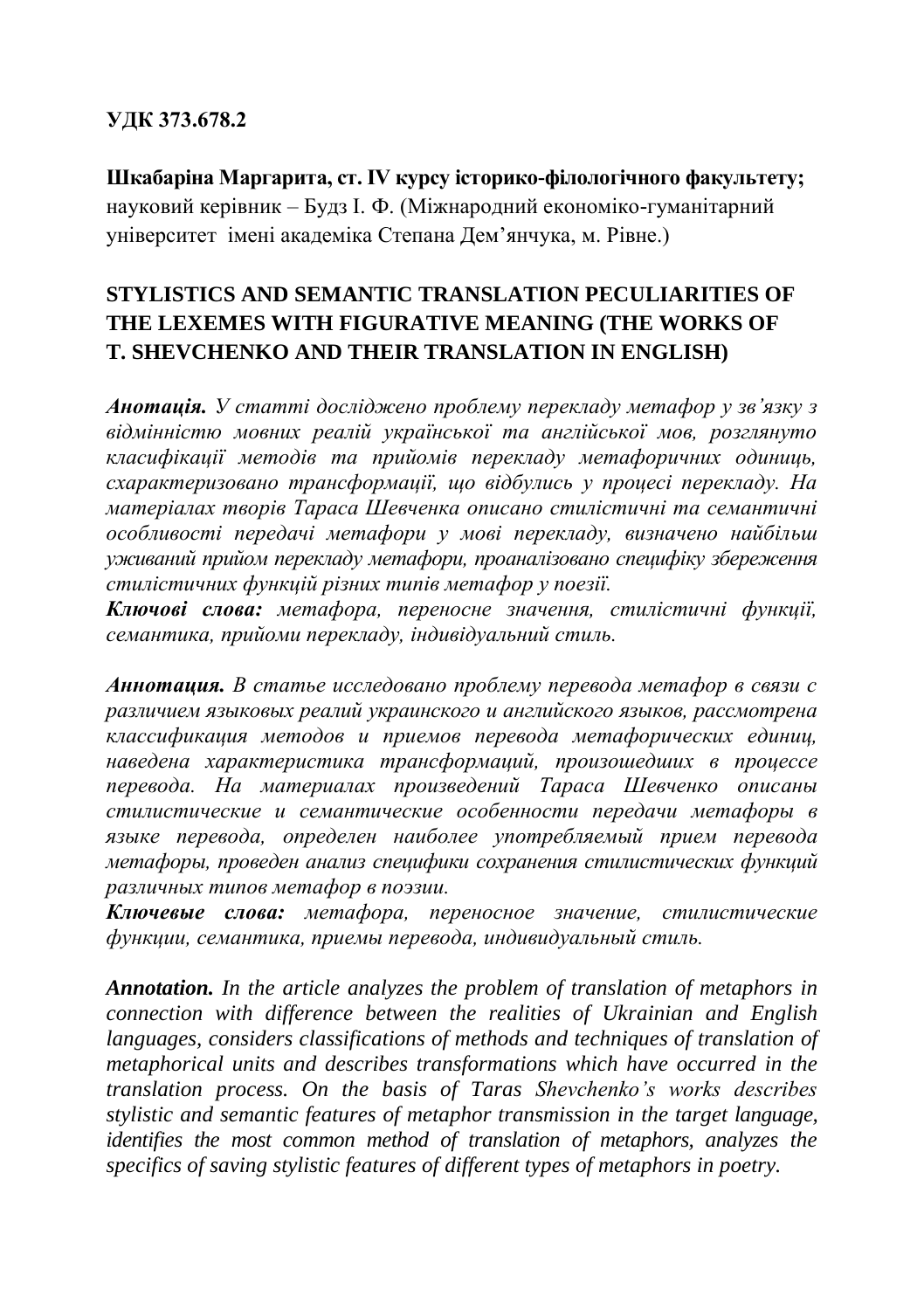*Keywords: metaphor, figurative meaning, stylistic features, semantics, translation techniques, individual style.*

**Time lines of the** research is [particularity](http://www.multitran.ru/c/m.exe?t=74656_1_2&s1=%EE%F1%EE%E1%E5%ED%ED%EE%F1%F2%FC) of translation the lexemes with figurative meaning in connection with the necessity to achieve an adequate translation and reproduction of an individual style of the author, the importance of translation as the means of intercultural communication and modern reading of T. Shevchenko's heritage.

**[Object of the](http://www.multitran.ru/c/m.exe?t=3689270_1_2&s1=%F6%E5%EB%FC%20%F1%F2%E0%F2%FC%E8) research** is to investigate the stylistic and semantic features of translation of the lexemes with figurative meaning. Realization of the goal foresees implementation of the following tasks:

1. To analyze the scientific literature on the research topic (analyze the problem of translation; in particular, methods of metaphor translation);

2. To characterize translation transformations that has occurred during translation;

3. To describe stylistic and semantic features of translation of metaphors;

4. To make frequency analysis of the features of metaphors translation.

**In Stylistics and Poetics** the trope is defined as semantic logical twodimensional use of a word in which its material form implements two values of direct and figurative meaning simultaneously. The connection of direct and figurative meanings is based on different principles (the adjacency, similarity, etc.), which leads to the existence of different types of tropes. The trope is the figurative use of words in which accumulation of content and connotation succors [1, с.451].

The most prominent stylistic unit is metaphor. Metaphor is the most productive creative means of enrichment the language, manifestation of language economy, semiotic regularity which is manifesting in the use of signs of one conceptual sphere to describe another similar to it in other ways [2, c. 327]. Metaphor infuses language with exceptional expression and emotion.

A poetic speech is a natural scope of metaphor use. Its main function is aesthetic, but it is not communicative, its purpose is cause a representation, but not to report the information.

**Analysis of the latest investigations and publication**s showed that the problems of metaphor translation in a literary text are popular among foreign and Ukrainian scientists. Among the works which trace the problem of translation of metaphors, we should mention the following academic papers as «Practical basics of translation» by T. A. Kazakova; «Metaphor in language and text» by V. N. Telіya; «Expressivity of the text and translation» by І. M. Vovk; «The theory of metaphor» by N. D. Arutyunova etc. The foundation of metaphor translation is actively raised at scientific conferences and in research papers. Our attention attracts the works of such researchers as: A. V. Nemіrovska («Translation of Metaphor in literary text»); T. O. Nіkіforova («Author's metaphor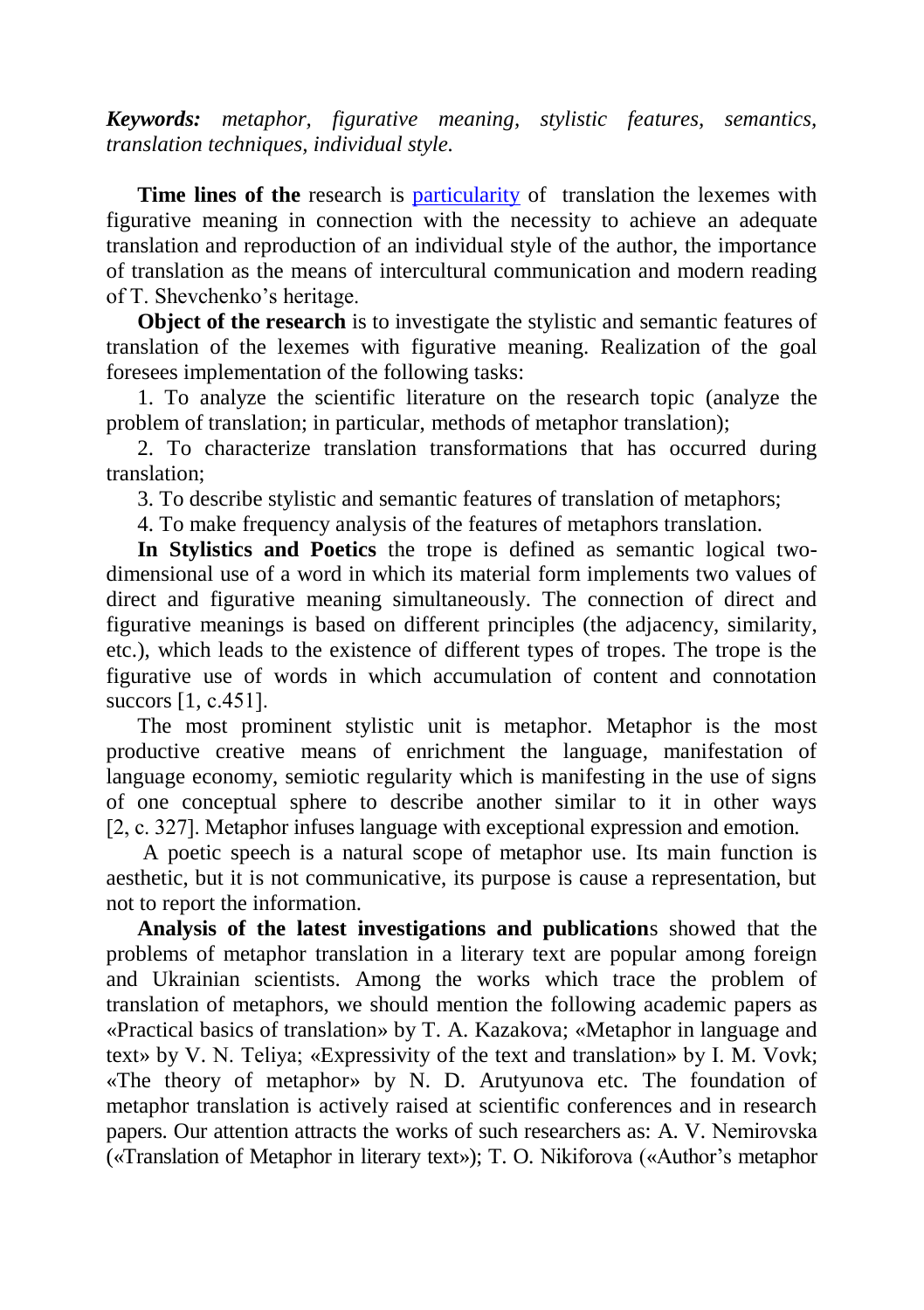in a literary text and its transformation in translation»); M. A. Smirnova («Translation of metaphors in the novels by D. H. Lawrence»); V. V. Ovsyannіkov («Metaphor in the English Translation»), O. O. Balabyna «Lacunars features of artistic metaphor: comparative-typological perspective»; N. V. Vostryakova «Types of Spanish sensory of metaphors and their translation into Ukrainian» etc. [3; 4].

It is logical to note that every nation has its own outlook. Adequate metaphorical translation is rather difficult in connection with the difference of linguistic realities in the global context. Consequently, the most popular methods and techniques of the translation of metaphors were offered by P. Newmark and T. A. Kazakova. P. Newmark's classification of ways to translate metaphors is based on:

1) saving an image of the target language;

2) replacement of an image of the source language by a standard image of the target language, which is not contrary to the culture of the target language;

3) reproduction the metaphor by simile saving the image(but with possible change of expression);

4) translation of metaphor (or simile) through simile (or, sometimes, metaphor) with the interpretation of the meaning (that contributes to understanding, but it can lead to lost expressiveness );

5) descriptive reproduction of the semantics of metaphor (can be used if the metaphor is unclear and its saving is inappropriate, although some aspects of the statements can be lost);

6) missing metaphor if it is redundant (dispensable);

7) saving metaphor with the specification value to enhance the image [5, с. 87–91].

T. A. Kazakova, on the basis of her own observations, recommends the following ways to translate metaphors:

1) full translation (when compatibility rules and traditions of expressing emotional evaluation of information is coincided in a certain metaphor); 2)explication/implication;

3) replacement;

4) structural transformation;

5) traditional equivalent;

6) parallel naming of metaphoric base (structure may evolve, but proposed image is persisted) [4, с. 245–246].

We think that these classifications of methods of the metaphor translation, with recommendations about saving, explication or implication of metaphors are focused on the textual level, where a translator has to take into account «Picture of the events the author was a witness and participant» and, if it is necessary, to «write explanatory touches which provide the readers with the tips in the text» [6, c. 43]. So, we will use the P. Newmark's classification of translation.

The artistic heritage of Ukrainian genius is admired not only by our fellow citizens, but a wide audience of readers from other countries. Therefore hundreds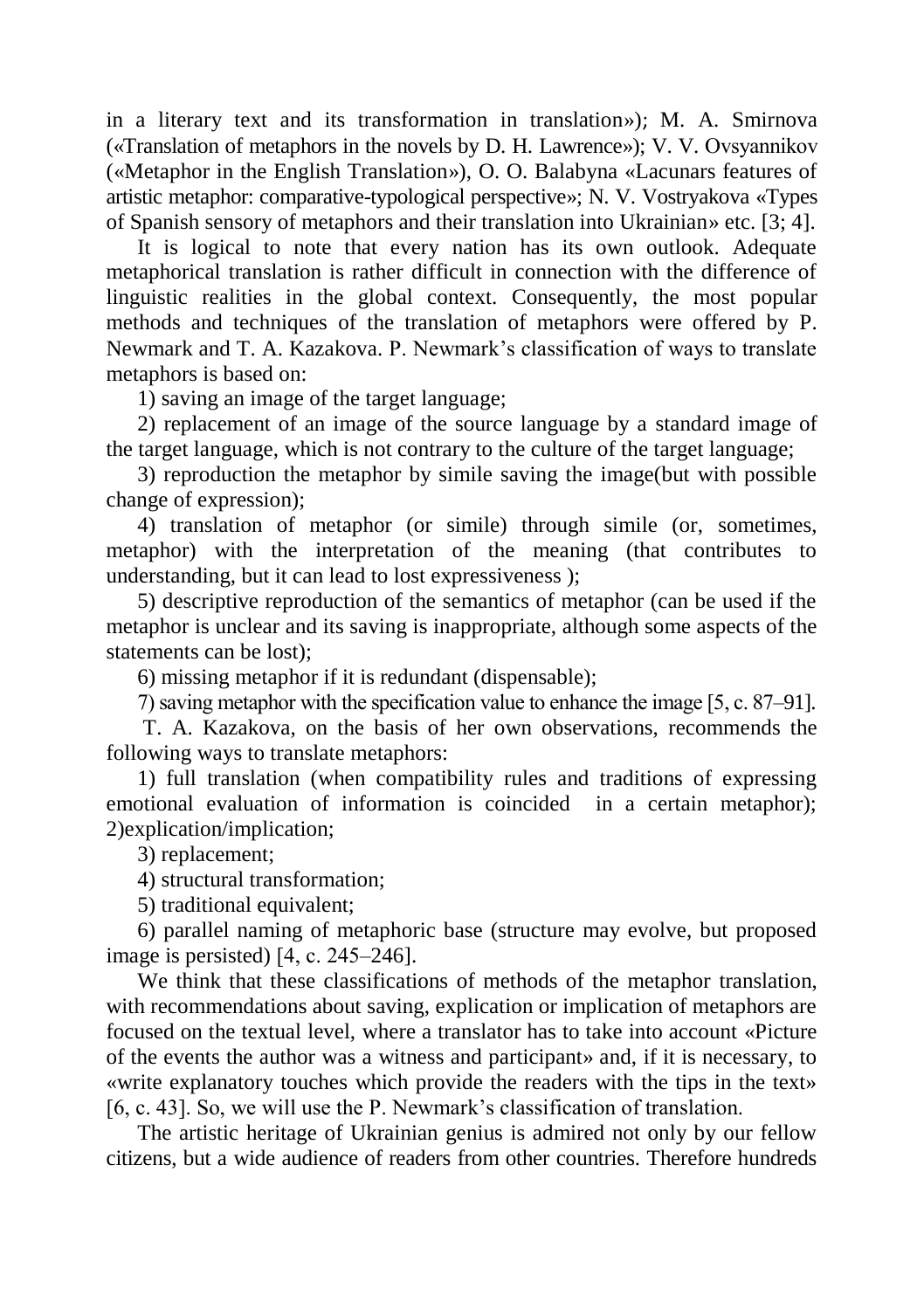attempts of translation of Kobzar were made in all languages. The greatest works of Shevchenko were introduced to the world readers' community in English. Many experienced interpreters were working to introduce the works of Shevchenko. They are famous personalities, namely: Percy Paul Selver, Alexander Ivah, Jack Lindsay; professors Clarence Augustus Manning, Konstiantin Henry Andrusyshen, Watson Kirkkonel; famous writers Etel Lilian Voynich, Vira Rich; amateurs Alexander Jardine Hunter, [Candi Percival](http://www.google.com.ua/url?sa=t&rct=j&q=%D0%9F%D0%B5%D1%80%D1%81%D1%96%D0%B2%D0%B0%D0%BB%20%D0%9A%D0%B0%D0%BD%D0%B4%D1%96%20&source=web&cd=1&ved=0CCwQFjAA&url=http%3A%2F%2Fwww.essexcourt.net%2Fclerks%2F113%2Fcandi-percival&ei=x9GKU9n3Gerg4QTQ2IHYAw&usg=AFQjCNFYMTgKXhUXhi9EvlzFdlWJCdLD9Q&bvm=bv.67720277,d.bGE) and many others.

The outstanding English-language interpreter of T. Shevchenko's poetry in the late twentieth century was John Weir (Ivan Fedorovych Vyviurskyi). He was the Ukrainian activist of progressive immigration and the labor movement in Canada. Ivan Fedorovych Vyviurskyi had been translating Shevchenko's works since the middle forties. He rather consistently implemented the principle of phonetic transcription in translations as a single appropriate means of transmitting Ukrainian semantics by English graphemes. In the research we use the translations of Shevchenko by above mentioned author.

**In the poem** «Минають дні» («The days go by») is the actual reception of saving the image of the target language:

## *Заснули думи, Thoughts fade a way серце спить, and feeling sleepі все заснуло. all falls asleep.*

In the example the interpreter made a number of transformations: explicated phrase *fade away*, which means *згасати, зникати,* thus extended the semantics of the image, and removed the metaphor *«серце спить».*The last strophe has not been changed. The example of this metaphor belongs to one of the most popular varieties of trope – the personification. S. Ullman called this metaphor anthropomorphic. It is based on the principle of assimilation of inanimate objects, events to a person. Thus, despite the transformation, semantics of personification is saved in the target language.

John Weirfor translating the metaphor in the poem «Огні горять, музика грає» («Lights are blazing») used the method of reproduction of the metaphor by simile saving the image:

*Алмазом добрим, Like Jewels gleaming Дорогим сіяють in the night Очі молодії. The eyes of youth Are shining gaily.*

### In this example, it is possible to trace the transformation of the metaphor by simile. The interpreted also added a temporal phrase *(in the night)* and adverb *gaily.* Importantly, the preposition *in (the night)* is used to indicate the duration of the action, as in English the preposition *at night* is traditionally used. Consequently, in this case, his metaphor is saved by using the simile.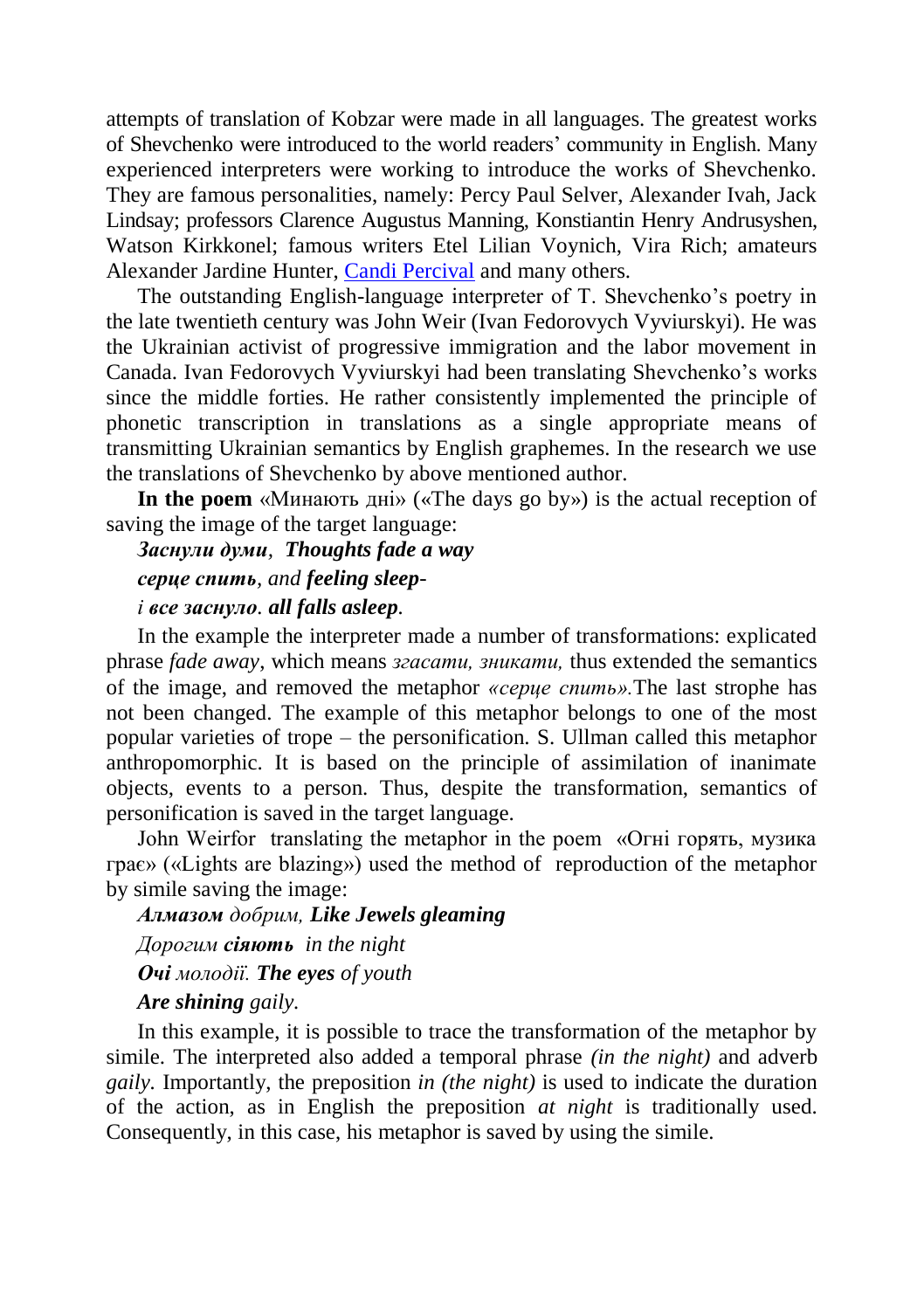In the poem «Якби ви знали паничі…» («If you but knew ...») the method of saving the metaphor with the specification value to enhance the image is used:

# *Лани братами оремо Went hour brothers plow the fields*

*І їх сльозами поливаєм and water them with brothers tears.*

 John Weir used the noun *brothers* instead of the pronoun. We think that this metaphor is hyperbolic, so this technique helps to activate the recipient's attention to the depicted events.

In the poem «Гайдамаки» (Haidamaki) the interpreter used the method of translation of the metaphor through the simile with the interpretation of the meaning:

| <i>I хлинули сльози;</i> | Then tears began to flow       |
|--------------------------|--------------------------------|
| Дрібні-дрібні полилися.  | In torrents like a summer rain |
|                          | Or like a springtime flood.    |

 Since repetition of the adjective *(дрібні-дрібні)* is rather rare phenomenon in English, the interpreter added «double simile» that «decrypts» the semantics of the image and enhances the emotional impact on the reader.

 John Weir used the method of replacement an image of the source language by the standard image of the target language for metaphors, which has the foundation of Ukrainian oral traditions: («Якби ви знали паничі…» «If you but knew ...»)

| $A$ он з-за гаю виглядає   | And from behind the pool                 |
|----------------------------|------------------------------------------|
| Ставок, неначе полотно,    | <b>peeps shyly out, behind it stands</b> |
| А верби геть понад ставома | row of willows washing hands,            |
|                            |                                          |

*Тихесенько собі купають зелені віти. Their branches, in the water cool.*

The interpreter reproduced the metaphor and the classic comparison with «own» metaphor, due to the fact that the simile (*неначе полотно)* belongs to the folk poetic. The above mentioned deployed anthropomorphic metaphor despite the transformation saves the semantics of the image.

Another technique of translation is a reproduction of descriptive metaphor, when the metaphor is unclear: («Гайдамаки» «Haidamaki»)

*Карай пеклом мою душу The worst of tortures ever planned*

*Вилий муки море In hell for sinful souls.*

In this example, metaphorical structure is not saved; the interpreter only approximates reader to the subject.

The imagery is created by the writer through a variety of linguistic resources. Interpreter should make an effort to not deprive brightness, vividness and individual style of the author. The differences between languages in the real world context create the problems of transferring figurative meaning. Metaphor as a concept of human consciousness reflects not only the individual style of the writer, but also linguistic picture of the country. Therefore, the translation of